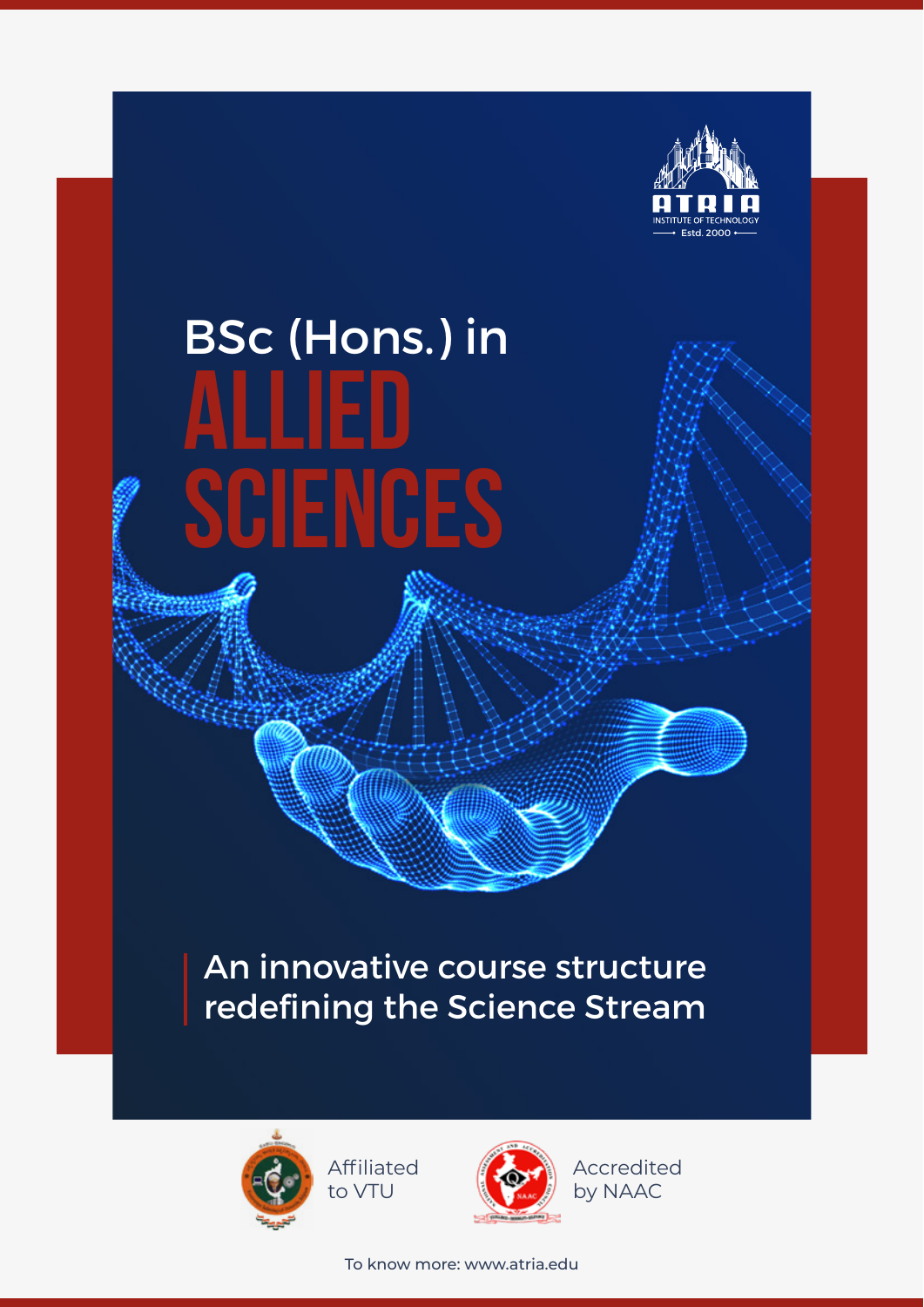Bsc in Allied Sciences is an innovative course designed to support multidisciplinary yet a focussed learning approach to excel as competent professionals, enabling them to design their curriculum as per their own chosen career pathway.

Bsc in Allied Sciences

4 Foundation Courses

12 Core Courses

3 Discipline Specific Courses

6 Interdisciplinary Electives on Emerging Areas

4 Ability Enhancement Electives

3 General Electives

Internships + Projects/ Research+Dissertation

#### BSc(Hons) in Allied Sciences

4 Foundation Courses

16 Core Courses

4 Discipline Specific Courses

8 Interdisciplinary Electives on Emerging Areas

4 Ability Enhancement Electives

3 General Electives

Internships + Projects/ Research+Dissertation

| Degree            | <b>Core Subjects</b> |                | Discipline Specific<br><b>Electives</b> |                | Generic+<br><b>Interdisciplinary</b><br><b>Electives</b> |                | <b>Ability</b><br>Enhancement<br><b>Courses</b> |                 | <b>Total</b>  |
|-------------------|----------------------|----------------|-----------------------------------------|----------------|----------------------------------------------------------|----------------|-------------------------------------------------|-----------------|---------------|
|                   | Subjects             | <b>Credits</b> | <b>Subjects</b>                         | <b>Credits</b> | <b>Subjects</b>                                          | <b>Credits</b> | <b>Subjects</b>                                 | <b>Credits</b>  |               |
| <b>Three Year</b> | 12                   | 54             | 03                                      | 09             | 09                                                       | 26             | 04                                              | 10 <sup>2</sup> | 99+21*=120    |
| Four Year         | 16                   | 72             | 07                                      | 21             | 11                                                       | 32             | 04                                              | 10              | $135+25*=160$ |

\* Field survey credits - 02, Credits for Project - 04+01, Credits for Certification - 02, Credits for Internship - 04, Foundation Course Credits - 12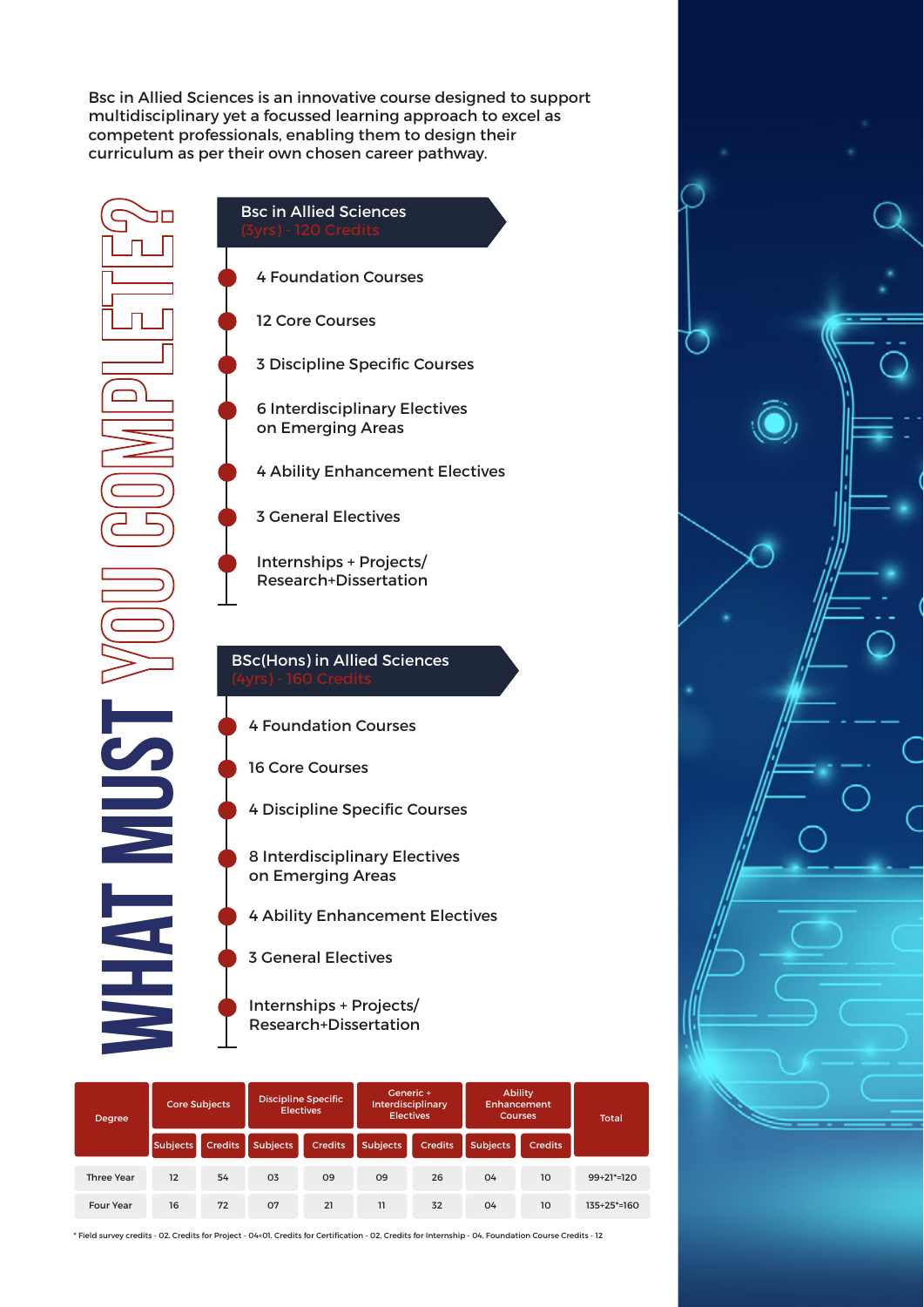# PROGRAM HIGHLIGHTS



# **new age courses as**

- $\bullet$ Design Thinking
- Nano Technology
- Cyber Security
- Machine Learning
- Mass Communication
- Logistics & Supply Chain Management .... and many more!

## **Indicative Industries** FOR CAREER OPTIONS:



**Electronics** 







**Electronics Telecommunication**  $\begin{pmatrix} 2 \\ 4 \end{pmatrix}$  Telecommunication  $\begin{pmatrix} 40 \\ 125 \end{pmatrix}$  IT & ITes







Data Analytics



Sciences



Big Data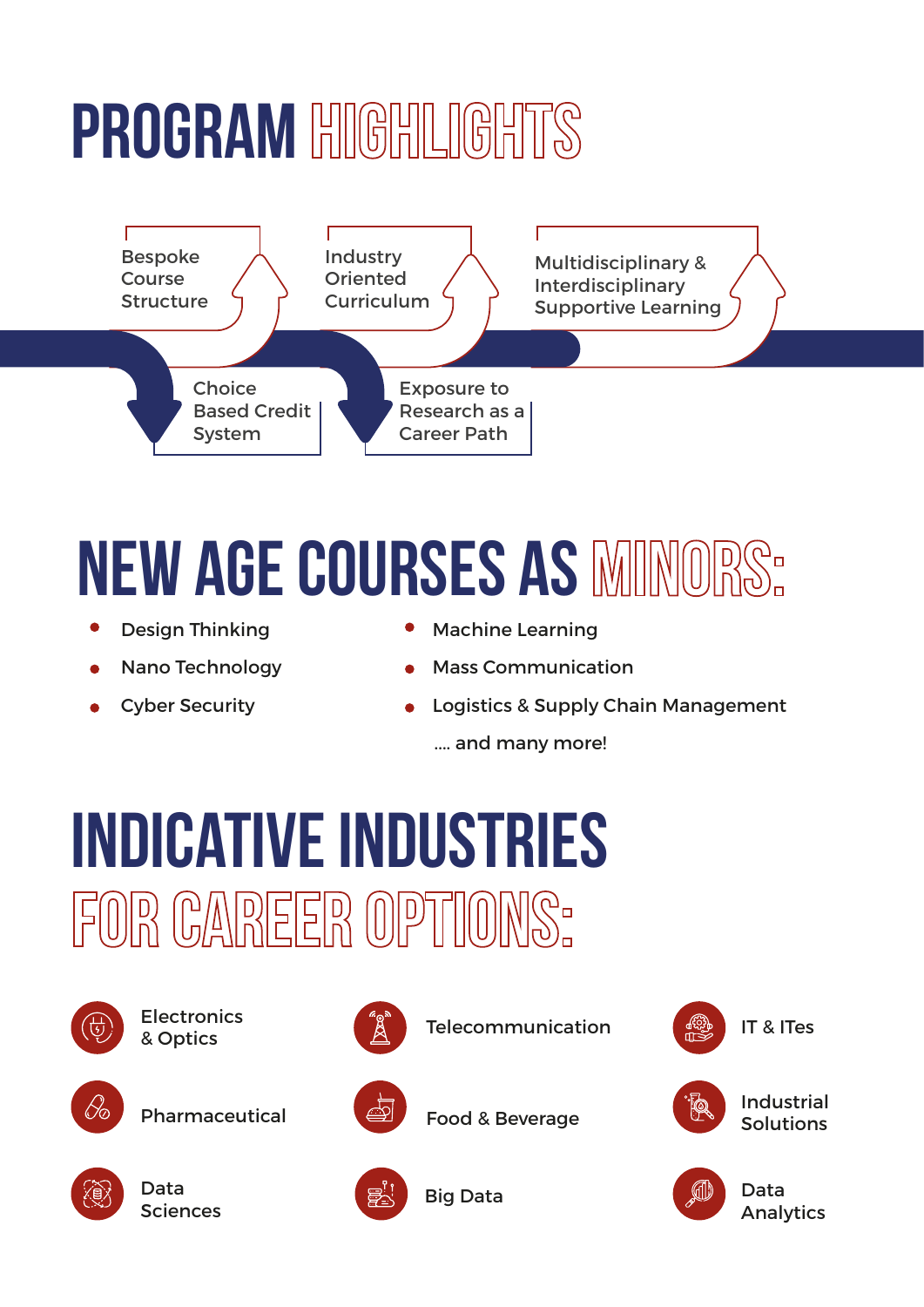|             | <b>Foundation /</b>                                                                                                                | Core                                                                   | <b>Elective Subjects</b>                                                                                                                                                                                                                                             |                                                                                                                                                                                                                                                                           |                                                                                                                                                                                                                                                                                                                                                                     |                                                                                                                                                                                                                                                                                                                            |                                                                                                                                                              |  |  |
|-------------|------------------------------------------------------------------------------------------------------------------------------------|------------------------------------------------------------------------|----------------------------------------------------------------------------------------------------------------------------------------------------------------------------------------------------------------------------------------------------------------------|---------------------------------------------------------------------------------------------------------------------------------------------------------------------------------------------------------------------------------------------------------------------------|---------------------------------------------------------------------------------------------------------------------------------------------------------------------------------------------------------------------------------------------------------------------------------------------------------------------------------------------------------------------|----------------------------------------------------------------------------------------------------------------------------------------------------------------------------------------------------------------------------------------------------------------------------------------------------------------------------|--------------------------------------------------------------------------------------------------------------------------------------------------------------|--|--|
|             | <b>Pre Requisite</b><br><b>Subjects</b>                                                                                            | <b>Subjects</b><br>(Theory+<br>Labs)                                   |                                                                                                                                                                                                                                                                      | <b>Discipline / Stream Specific</b><br><b>Elective (DSE) Course</b>                                                                                                                                                                                                       | <b>Generic / Multi or Inter</b><br><b>Disciplinary Nature (GE/ MDE</b><br>/IDE) Emerging Areas                                                                                                                                                                                                                                                                      | <b>General</b><br><b>Electives</b><br>(Other Areas)                                                                                                                                                                                                                                                                        |                                                                                                                                                              |  |  |
|             |                                                                                                                                    |                                                                        |                                                                                                                                                                                                                                                                      |                                                                                                                                                                                                                                                                           |                                                                                                                                                                                                                                                                                                                                                                     |                                                                                                                                                                                                                                                                                                                            |                                                                                                                                                              |  |  |
| Year        | 1. Indian History<br>2. Economics<br>3. Social Science<br>4. Indian<br>Constitution<br>s. Marketing<br>6. Design Thinking<br>z PBL | 1. Physics<br>2. Chemistry<br>3. Mathematics<br>4. Computer<br>Science | L Waves &<br>Optics<br>3. Classical<br><b>Dynamics</b><br>s. Physical<br>Chemistry<br>z Inorganic<br>Chemistry<br>9. Graph<br><b>Theory</b><br>11. Discrete<br><b>Mathematics</b><br>13. Statistical<br><b>Mechanics</b><br>15. Topology<br>17. Radiation<br>Science | 2 Electricity &<br>Magnetism<br>4. Quantum<br><b>Mechanics</b><br>6. Organic<br>Chemistry<br><sub>8</sub> Fluid<br><b>Dynamics</b><br>10. Statistics<br>12. Mathematical<br><b>Physics</b><br>14.<br>Mathematical<br>Modelling<br>16. Geology<br>18. Electro<br>Magnetism | L Nano Science<br>$\mathbf{z}$<br>Environmental<br>Science<br>s. Industrial<br><b>Mathematics</b><br>z Machine<br>Learning<br>9. Data<br>Analytics<br>11. Big Data<br>n. Cyber<br>Security<br>13. E- Commerce<br>15. Digital<br>Marketing<br>15. Waste<br>Management<br>17. Renewable<br><b>Energy Sources</b><br>19. Library<br>Science<br>21. Waste<br>Management | 2 Nano<br>Technology<br>4 Earth Science<br>Instrumentation<br>a. Artificial<br>Intelligence<br>10. Data Science<br>12. Design<br>Thinking<br>$n2$ Internet of<br><b>Things</b><br>14. Innovation &<br>Entrepreneuship<br>16. Industry 4.0<br><b>STP</b><br>18. Space Science<br>20. Intellectual<br><b>Property Rights</b> | 1. Survev<br>Sampling<br>and Indian<br><b>Official</b><br>Statistics<br>2. Yoga<br>3. Music<br>4 Fine Arts<br>s Urban<br>Planning<br>6. Rural<br>Development |  |  |
| 1st<br>Year | 4 Courses on<br><b>Foundation</b><br>Subjects (12<br>Credits)                                                                      | 4 Courses<br>on Core<br>Subjects (20<br>Credits)                       |                                                                                                                                                                                                                                                                      |                                                                                                                                                                                                                                                                           |                                                                                                                                                                                                                                                                                                                                                                     |                                                                                                                                                                                                                                                                                                                            |                                                                                                                                                              |  |  |
| 2nd<br>Year |                                                                                                                                    | 4 Courses on<br>Core<br>Subjects<br>(18 Credits)                       |                                                                                                                                                                                                                                                                      |                                                                                                                                                                                                                                                                           | 2 Courses in Emerging<br>Areas (12 Credits)                                                                                                                                                                                                                                                                                                                         |                                                                                                                                                                                                                                                                                                                            |                                                                                                                                                              |  |  |
| 3rd<br>Year |                                                                                                                                    | 4 Courses<br>on Core<br>Subjects<br>(16 Credits)                       | 3 Discipline Specific<br>Electives (9 Credits)                                                                                                                                                                                                                       |                                                                                                                                                                                                                                                                           | 2 Courses in Emerging<br>Areas (6 Credits)                                                                                                                                                                                                                                                                                                                          | 1 General<br>Elective<br>(Other) 2<br>Credits                                                                                                                                                                                                                                                                              |                                                                                                                                                              |  |  |
| 4th<br>Year |                                                                                                                                    | 4 Courses<br>on Core<br>Subjects<br>(18 Credits)                       |                                                                                                                                                                                                                                                                      | 4 Discipline Specific<br>Electives (12 Credits)                                                                                                                                                                                                                           | 2 Courses in Emerging<br>Areas (6 Credits)                                                                                                                                                                                                                                                                                                                          |                                                                                                                                                                                                                                                                                                                            |                                                                                                                                                              |  |  |

For Minor Degree with 4 Year Regular Degree : Innovation , Design Thinking , IPR OR ANY OF THE EMERGING AREAS

Any Student with CGPA Higher than 7.0 or earned more than 20 per semester are eligible to register for additional credits in special areas related to core or general towards the minor degree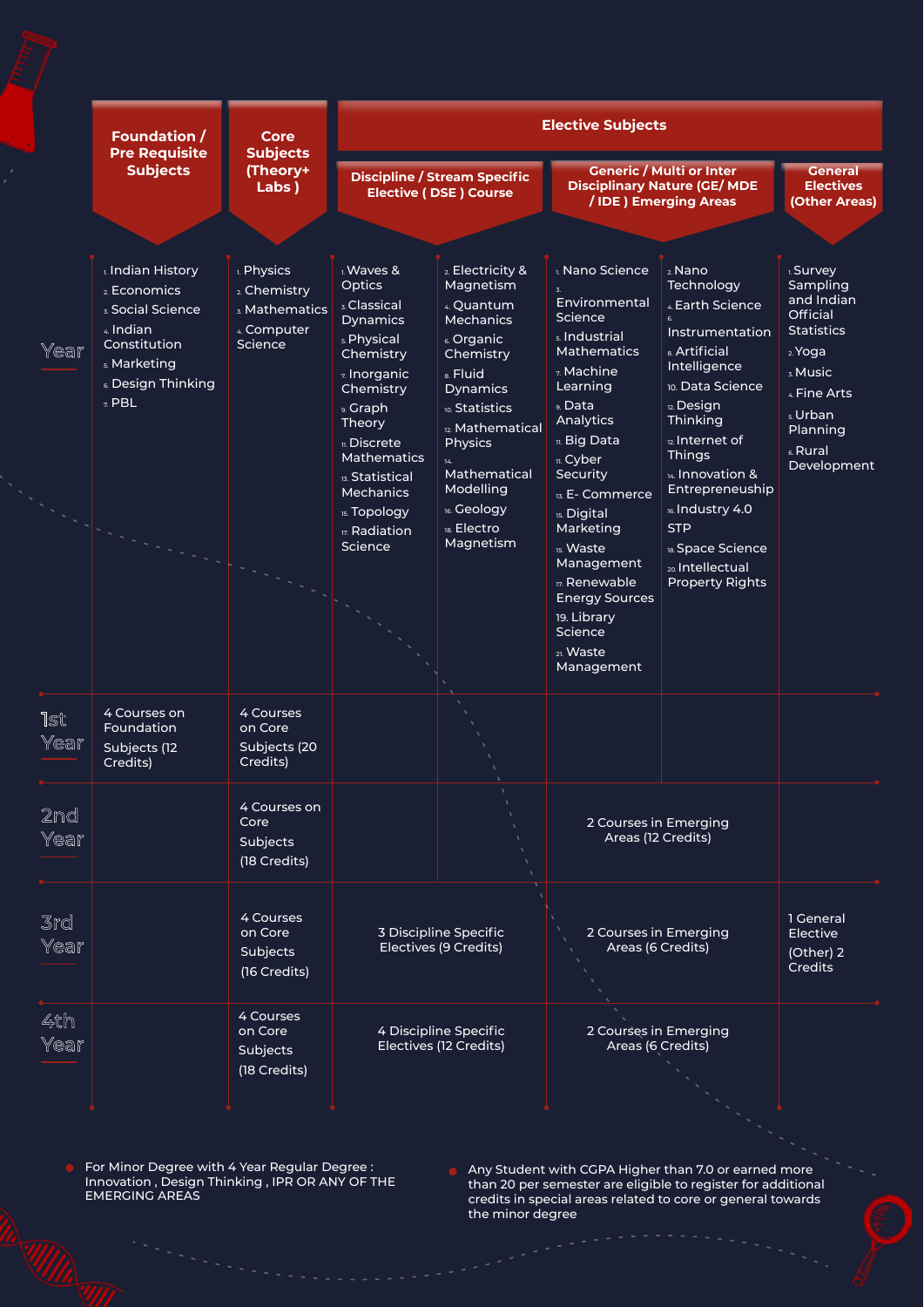|             | <b>Elective Subjects</b>                                                                                                                                                                                                                                                                                                                                                              |                                                                                                                                       | <b>Publication</b><br>in terms       |                                                                                        | Research /                                                                                                    |                                                     | <b>Industry</b>                  |                                   |
|-------------|---------------------------------------------------------------------------------------------------------------------------------------------------------------------------------------------------------------------------------------------------------------------------------------------------------------------------------------------------------------------------------------|---------------------------------------------------------------------------------------------------------------------------------------|--------------------------------------|----------------------------------------------------------------------------------------|---------------------------------------------------------------------------------------------------------------|-----------------------------------------------------|----------------------------------|-----------------------------------|
|             | <b>General Electives</b><br>(Arts & Commerce<br>Section )                                                                                                                                                                                                                                                                                                                             | <b>Ability</b><br><b>Enhancement</b><br><b>Compulsory</b><br><b>Courses (AECC)</b>                                                    | <b>Field</b><br><b>Survey</b>        | of paper in<br>reputed<br>journals/<br>patent                                          | <b>Certification</b>                                                                                          | <b>Industry</b><br><b>Based</b><br><b>Intership</b> | <b>Dissertation</b><br>/ Project | <b>Based</b><br><b>Internship</b> |
|             |                                                                                                                                                                                                                                                                                                                                                                                       |                                                                                                                                       |                                      |                                                                                        |                                                                                                               |                                                     |                                  |                                   |
| Year        | 1. Economy<br>2 Micro and Macro<br>Economy<br>3. Mass<br>Communication &<br><b>Journalism</b><br>4. Logistics & Supply<br>Chain<br>Management<br>s. Public Relations &<br>Corporate<br>Communication<br>6. Public<br>Administration<br>z Finance &<br><b>Banking</b><br>8. Hospitality &<br>Hotel<br>Management<br>9. Event<br>Management<br>10. Corporate Social<br>Responsibilities | L <b>Indian</b><br>Languages and<br><b>Skills</b><br>2. Foreign<br>Languages<br>3. Business<br>English<br>4. Environmental<br>Science |                                      |                                                                                        |                                                                                                               |                                                     |                                  |                                   |
| lst<br>Year |                                                                                                                                                                                                                                                                                                                                                                                       | 2 AECC Courses<br>(Language &<br>Environmental<br>Science) - 6<br>Credits                                                             | 1 Field<br>Survey<br>(2)<br>Credits) |                                                                                        |                                                                                                               |                                                     |                                  |                                   |
| 2nd<br>Year | 2 Generic Electives<br>in Arts Stream<br>(6 Credits)                                                                                                                                                                                                                                                                                                                                  | 2 AECC Courses<br>(Language &<br>Environmental<br>Science) - 4<br>Credits                                                             |                                      |                                                                                        |                                                                                                               |                                                     |                                  |                                   |
| 3rd<br>Year |                                                                                                                                                                                                                                                                                                                                                                                       |                                                                                                                                       |                                      | Publication<br>in terms<br>of paper in<br>reputed<br>journals/<br>patent<br>-1 Credits | Professional<br>Certification<br>Course /<br>Sports / NSS /<br>NCC/<br>Language<br>Proficiency - 2<br>Credits | Research<br>Project (04<br>Credits)                 |                                  |                                   |
| 4th<br>Year |                                                                                                                                                                                                                                                                                                                                                                                       |                                                                                                                                       |                                      |                                                                                        |                                                                                                               |                                                     |                                  | Internship<br>- 4 Credits         |